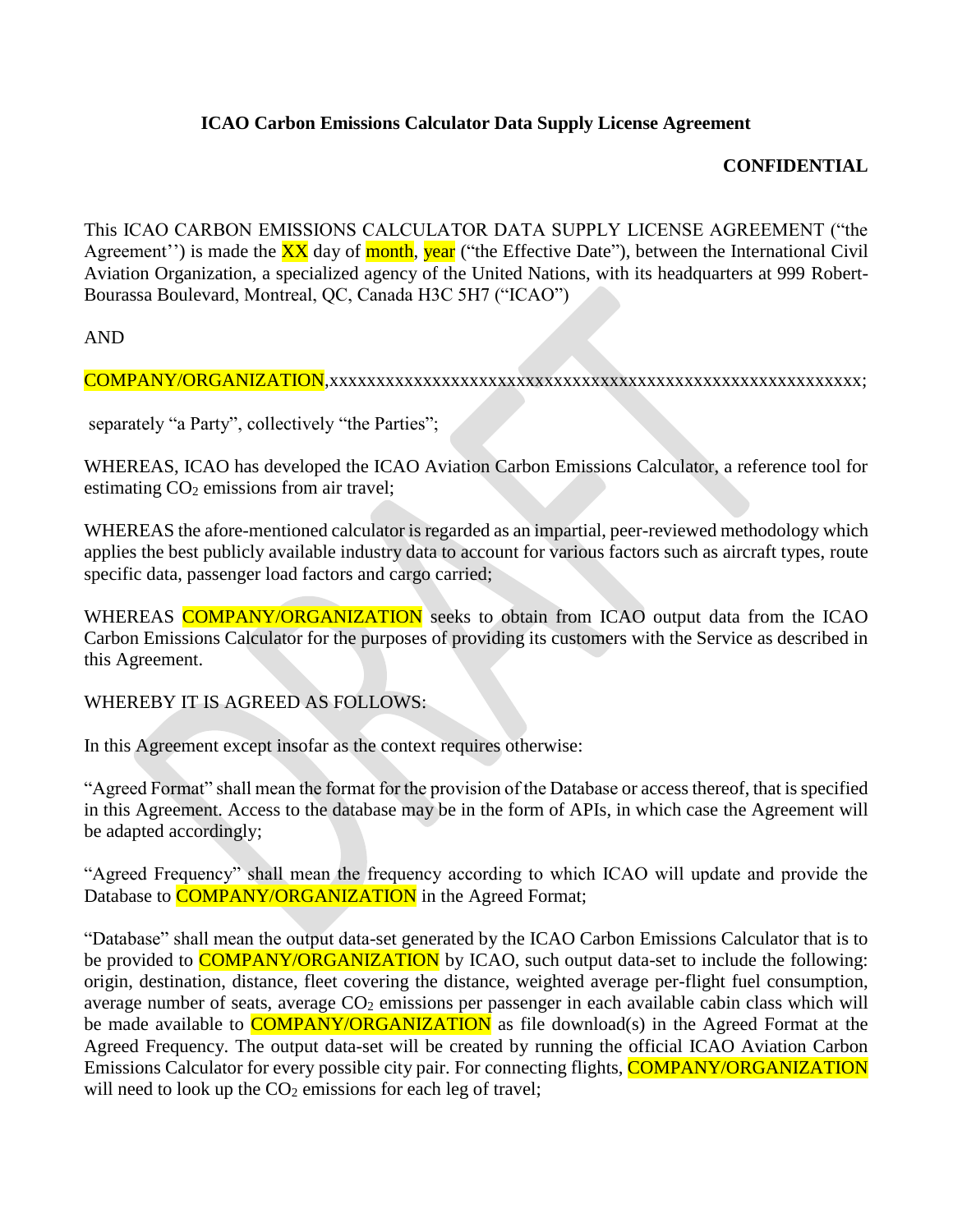"Report on Differences" shall mean that in support of developing the Database, ICAO may provide a summary of the changes between the previously delivered Database and the current Database. This Report on Differences will include a list of new city pairs supported, city pairs that are no longer supported, changes in aircraft types serving city pairs, changes to load factor data, or changes to the overall ICAO Carbon Emissions Calculator methodology;

"Term" means the period beginning from the Effective Date through twelve (12) months initial period. The Term shall automatically extend for subsequent one (1) year periods unless one party serves written notice to the other party of its intention to terminate the Agreement at least thirty (30) days prior to any scheduled renewal.

"Royalty Fee" and "Licensing Fee" shall mean the fee payable by COMPANY/ORGANIZATION to ICAO as specified in this Agreement;

"Services" shall mean the services that **COMPANY/ORGANIZATION** may provide to its customers, such customers may include airlines, travel agencies, corporations, or individual travellers, and other new customers that **COMPANY/ORGANIZATION** may have in the future;

"Permitted Purpose" shall mean the use of the Database in accordance with the terms and conditions specified in this Agreement.

#### **1. Provision of Database**

ICAO will provide to **COMPANY/ORGANIZATION** the access to Database in the following  $1.1.$ Agreed Format at the following Agreed Frequency in accordance with the terms and conditions of this Agreement.

Agreed Format: ICAO will provide **COMPANY/ORGANIZATION** with access to a password protected website where the Database can be downloaded. COMPANY/ORGANIZATION can access this website by using a standard web browser and the https protocol. The site will contain an Extensible Markup Language (XML) file (the Database) as defined in Table I. COMPANY/ORGANIZATION shall take all reasonable precaution to keep the password confidential, and shall promptly inform ICAO in the event the confidentiality of a password is compromised.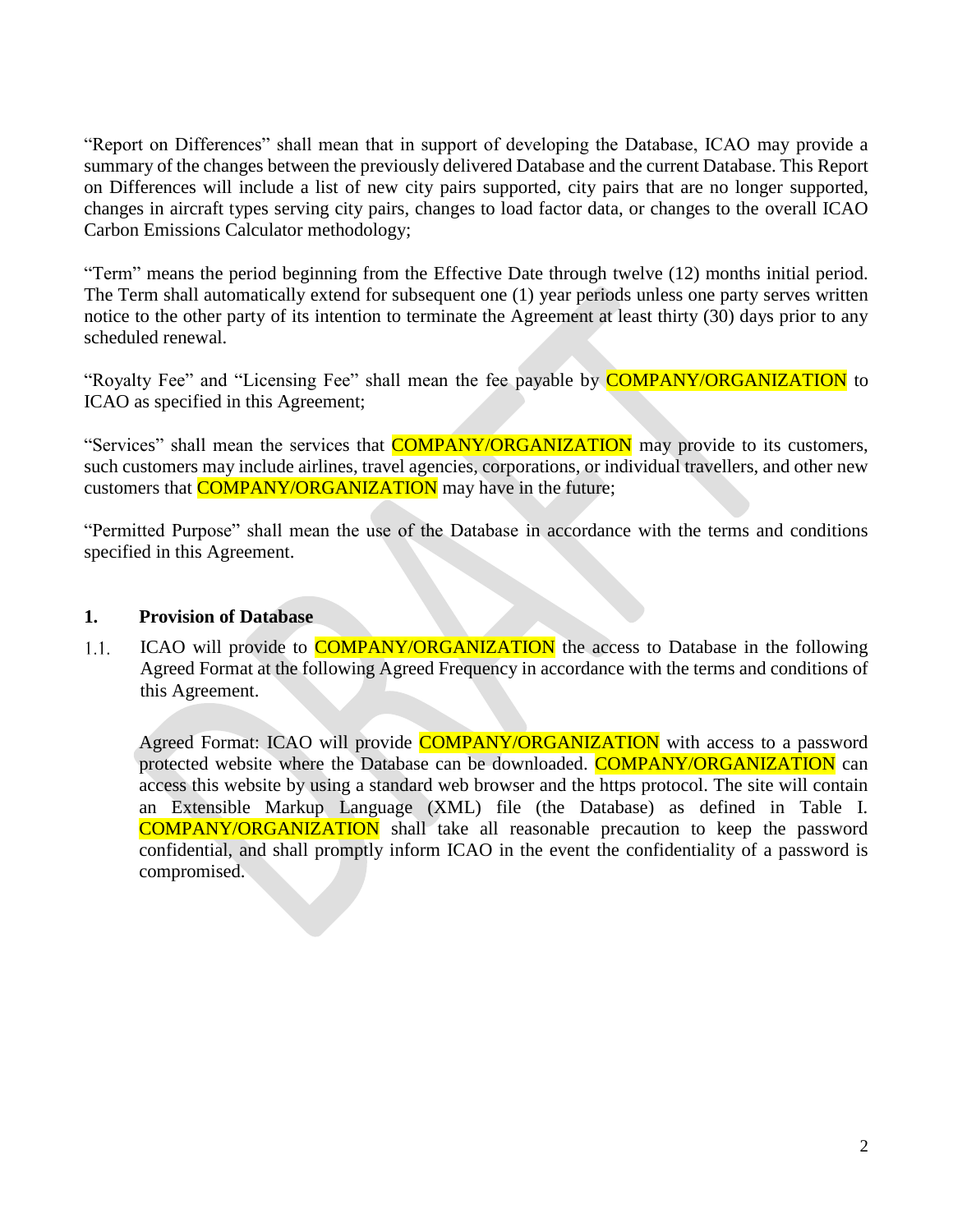**Table I.** XML file of aviation CO<sub>2</sub> data.

| <b>FIELD</b>    | <b>DESCRIPTION</b>                                                                                                                                                                                                        |  |
|-----------------|---------------------------------------------------------------------------------------------------------------------------------------------------------------------------------------------------------------------------|--|
| origin          | Three-letter IATA code for the origin airport [string]                                                                                                                                                                    |  |
| destination     | Three-letter IATA code for the destination airport [string]                                                                                                                                                               |  |
| trip_distance   | Distance between the origin and destination airport to the nearest whole<br>nautical mile [int]                                                                                                                           |  |
| fleet           | List of aircraft types that currently provide service between the origin and<br>destination airports, provided as a string of OAG aircraft types separated by<br>commas [string]                                          |  |
| avg_fuel        | Weighted average aircraft-level fuel consumption in kg between the origin<br>and destination based on the number of scheduled flights by aircraft type<br>[float]                                                         |  |
| avg_Equiv_seats | Weighted average number of equivalent economy passenger seats available<br>per flight between the origin and destination airport. Premium class<br>passengers are assumed to occupy the space of 2 of these seats [float] |  |
| $CO2$ economy   | Per passenger $CO2$ emissions in kg between the origin and destination<br>airports for an economy class passenger [float]                                                                                                 |  |
| $CO2$ premium   | Per passenger $CO2$ emissions in kg between the origin and destination<br>airports for a premium class passenger [float]                                                                                                  |  |

Agreed Frequency: ICAO will make the Database available to COMPANY/ORGANIZATION no later than 30 calendar days after the Effective Date. Subsequently, ICAO will use its best efforts to update the Database with most recent information available and will make updated versions of the Database and corresponding Report(s) on Differences available to COMPANY/ORGANIZATION at least once every 60 calendar days.

- $1.2.$ Technical support by phone and e-mail will be provided as needed from  $9:00$  AM until  $5:00$  PM Montreal time, Monday to Friday, except on official ICAO holidays; this technical support is included in the fees specified in point 4 below.
- The Report on Differences may be provided to **COMPANY/ORGANIZATION** commensurate  $1.3.$ with the delivery schedule in paragraph 1.1 in the Agreement.
- 1.4. COMPANY/ORGANIZATION shall on a bi-monthly basis provide to ICAO regular information on the usage of the Database within the COMPANY/ORGANIZATION's platform and will make reasonable best efforts to provide as much detailed and quantified information on the number of customers that are using the COMPANY/ORGANIZATION's products based on the Database; and eventually amount of  $CO<sub>2</sub>$  offset.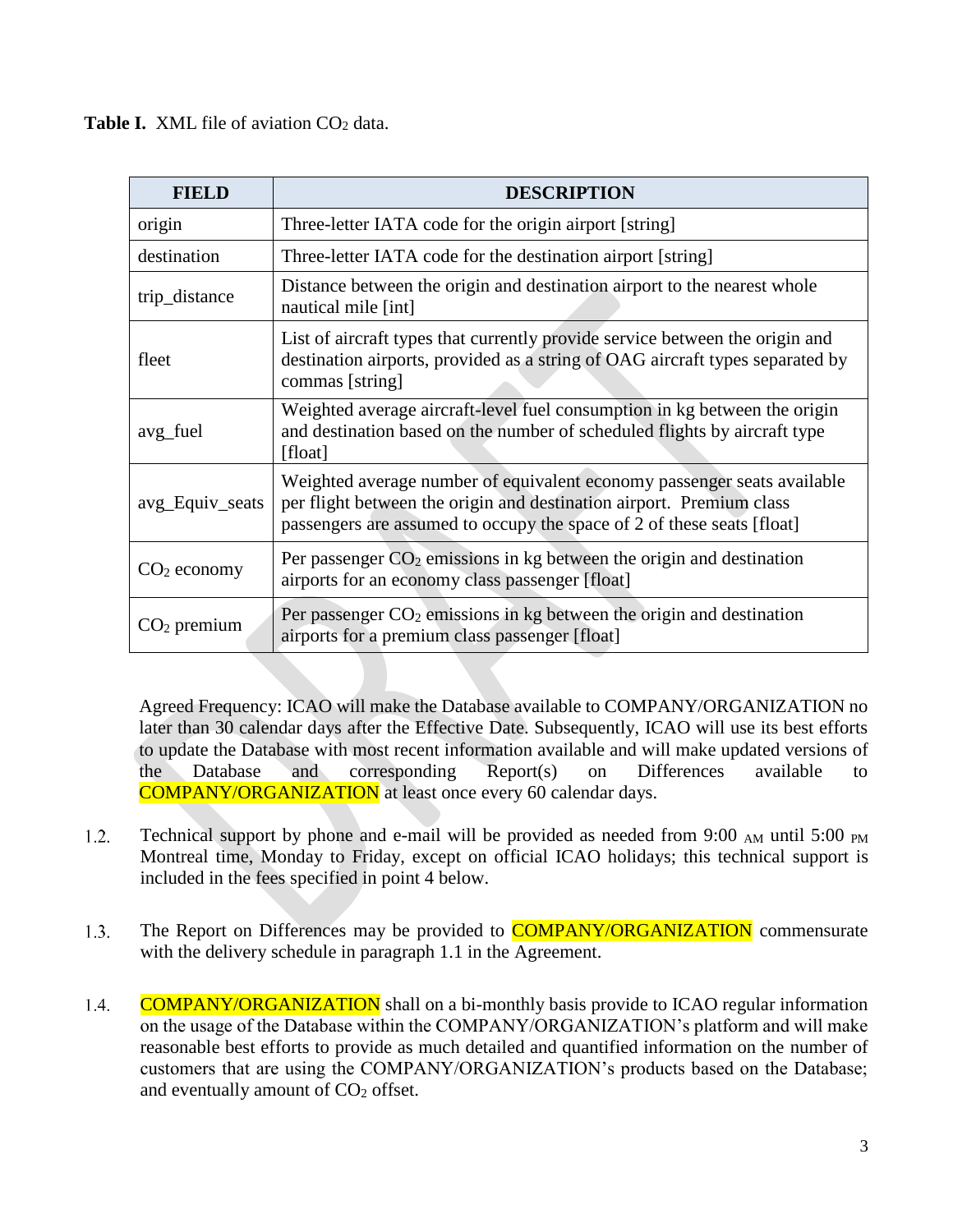## **2. Licence and Permitted Purpose of Services**

- $2.1.$ ICAO grants to **COMPANY/ORGANIZATION** a non-exclusive, non-transferable, worldwide licence to use the Database in accordance with the terms and conditions of this Agreement. To this end, **COMPANY/ORGANIZATION** may display the CO<sub>2</sub> information obtained from the database as a standalone transaction and through all of the **COMPANY/ORGANIZATION**'s distribution channels, or integrate the  $CO<sub>2</sub>$  information in reporting services and offer subsequent carbon offsetting capabilities. Those services may include summing of  $CO<sub>2</sub>$  emissions per passenger, group of passengers, type of trip, per company or any other parameter as contained in the Database in response to requests from the **COMPANY/ORGANIZATION's** customers.
- $2.2.$ COMPANY/ORGANIZATION COMPANY/ORGANIZATION may provide CO<sup>2</sup> emissions information from the ICAO Database through their various technological platforms to facilitate access to this information by customers as it relates to their trips. This information may be used by their customers for various purposes including:
	- the elaboration of their own corporate social responsibility reports;
	- understanding the amount of  $CO<sub>2</sub>$  from their air travel;
	- offsetting the  $CO<sub>2</sub>$  emissions from their air travel.
- COMPANY/ORGANIZATION acknowledges that the information resulting from the use of the  $2.3.$ Database cannot be utilised to compare airlines or aircraft types and expressly undertakes not to use any Database functionalities to produce such comparisons.
- 2.4. COMPANY/ORGANIZATION expressly undertakes not to:
- 2.4.1. download data from the Database for the purpose of creating or contributing to a database that will be searched as a substitute for, or alternative to the Database;
- 2.4.2. assert any proprietary rights to any portion of the Database, or any information contained within the Database;
- 2.4.3. divulge the password for accessing the protected website to unauthorised users;
- 2.4.4. sell, distribute or otherwise make available data from the Database to any external party, except in the cases where the  $CO<sub>2</sub>$  information is displayed, reported or used for carbon offsetting purposes, as explained in the definition of Services, and in 2.1. above.

# **3. Intellectual Property and Confidentiality**

 $3.1.$ COMPANY/ORGANIZATION acknowledges that all right, title and interest in and to the Database and any or all extractions or compilations of the Database, including copyright, database and other intellectual property rights, are and will remain the sole and exclusive property of ICAO.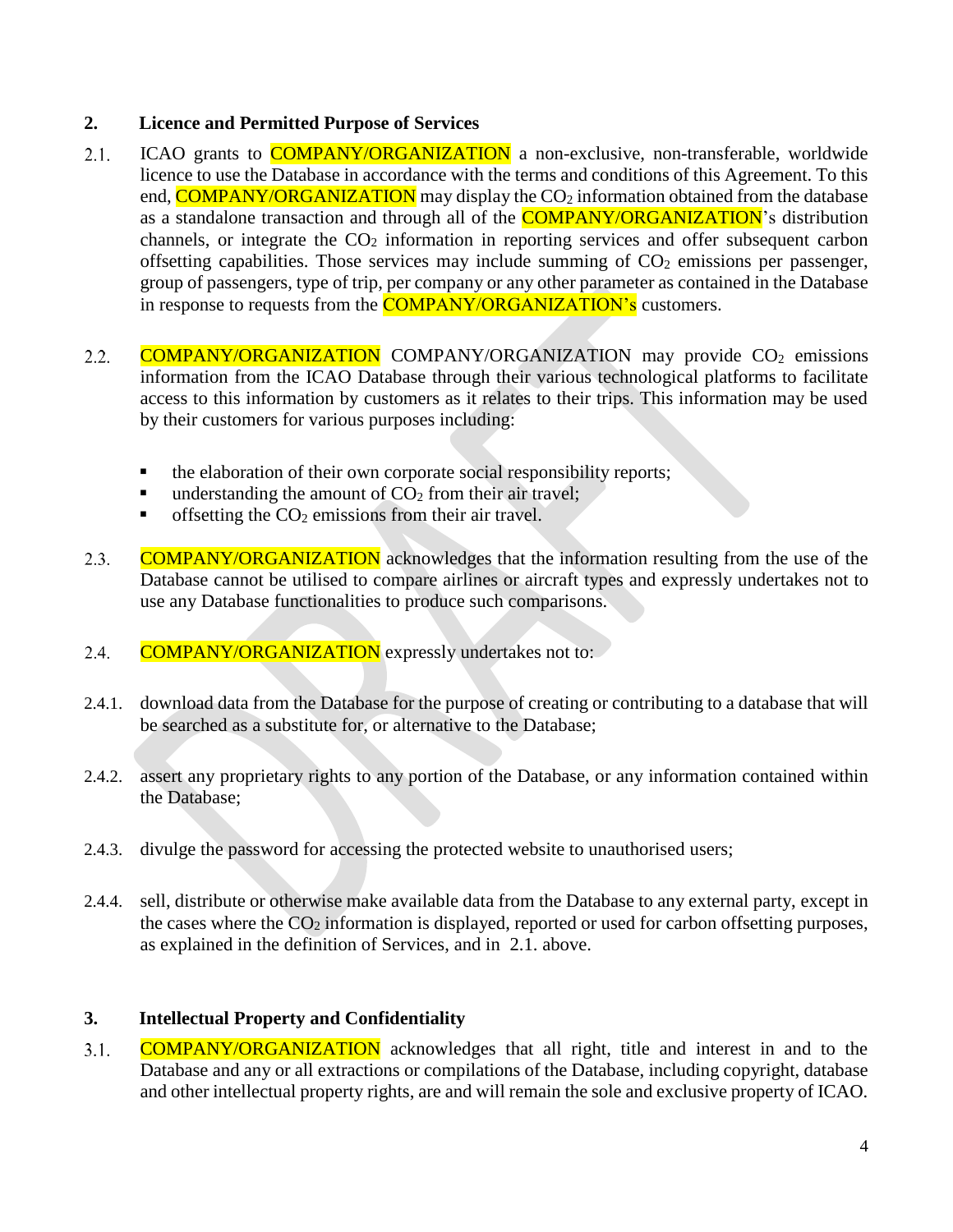- The publication by the **COMPANY/ORGANIZATION** or its customers of any text that describes  $3.2.$ or refers to the ICAO Carbon Emissions Calculator or Database requires permission from ICAO. ICAO will review and approve such text only in the English language and COMPANY/ORGANIZATION shall be responsible for translating the text into other languages if so desired.
- $3.3.$ COMPANY/ORGANIZATION shall ensure that its customers will have access to the ICAO Carbon Emissions Calculator description explained in 3.2 in a visibly prominent fashion when displaying the results of the Database to its customers. This information will be displayed in a clear manner as possible within reasonable technology limitations of each platform where it will be used. In conformity with its internal approval policies and procedures, ICAO may permit COMPANY/ORGANIZATION to use the ICAO name and/or logo in order that COMPANY/ORGANIZATION may provide, at its own cost, promotional material to its customers or potential customers in relation to the Services. Any such use of the ICAO name and/or logo must be approved by ICAO in advance of such materials being made commercially available. Any such permitted use of the ICAO name and/or logo shall be restricted to the duration of this Agreement.
- COMPANY/ORGANIZATION shall use a hyperlink in its website to the ICAO Carbon Emissions 3.4. Calculator. The use of this hyperlink shall be restricted to the duration of this Agreement.
- COMPANY/ORGANIZATION expressly acknowledges that all material brought into being in  $3.5.$ connection with this Agreement, including the Agreement in its entirety, and all information as to the business methods or operations of ICAO in relation to the subject matter of this Agreement, or any other information that, by its very nature, **COMPANY/ORGANIZATION** knows or should know is confidential, including without limitation, ICAO's product plans, designs, costs, prices, marketing plans, personnel, research or know-how, shall be treated as strictly confidential. COMPANY/ORGANIZATION agrees that it shall not, during or after the term of this Agreement, allow or cause to allow the disclosure of any such confidential information to any person, unless such disclosure is specifically authorized in writing by an authorized staff member of ICAO.
- COMPANY/ORGANIZATION may disclose the confidential information only to employees or 3.6. persons on a need to know basis, in connection with the faithful consummation of this Agreement, who have been previously instructed as to the confidential nature of the information and who have agreed to maintain such information confidential.

#### **4. Fees**

COMPANY/ORGANIZATION shall pay to ICAO an annual fixed License Fee in the amount of  $4.1.$ \_\_\_\_\_\_\_ USD to be paid no later than the date of the first delivery of the Database set out in paragraph 1.1 of this Agreement (within 30 days after the effective date), and at each renewal date thereafter.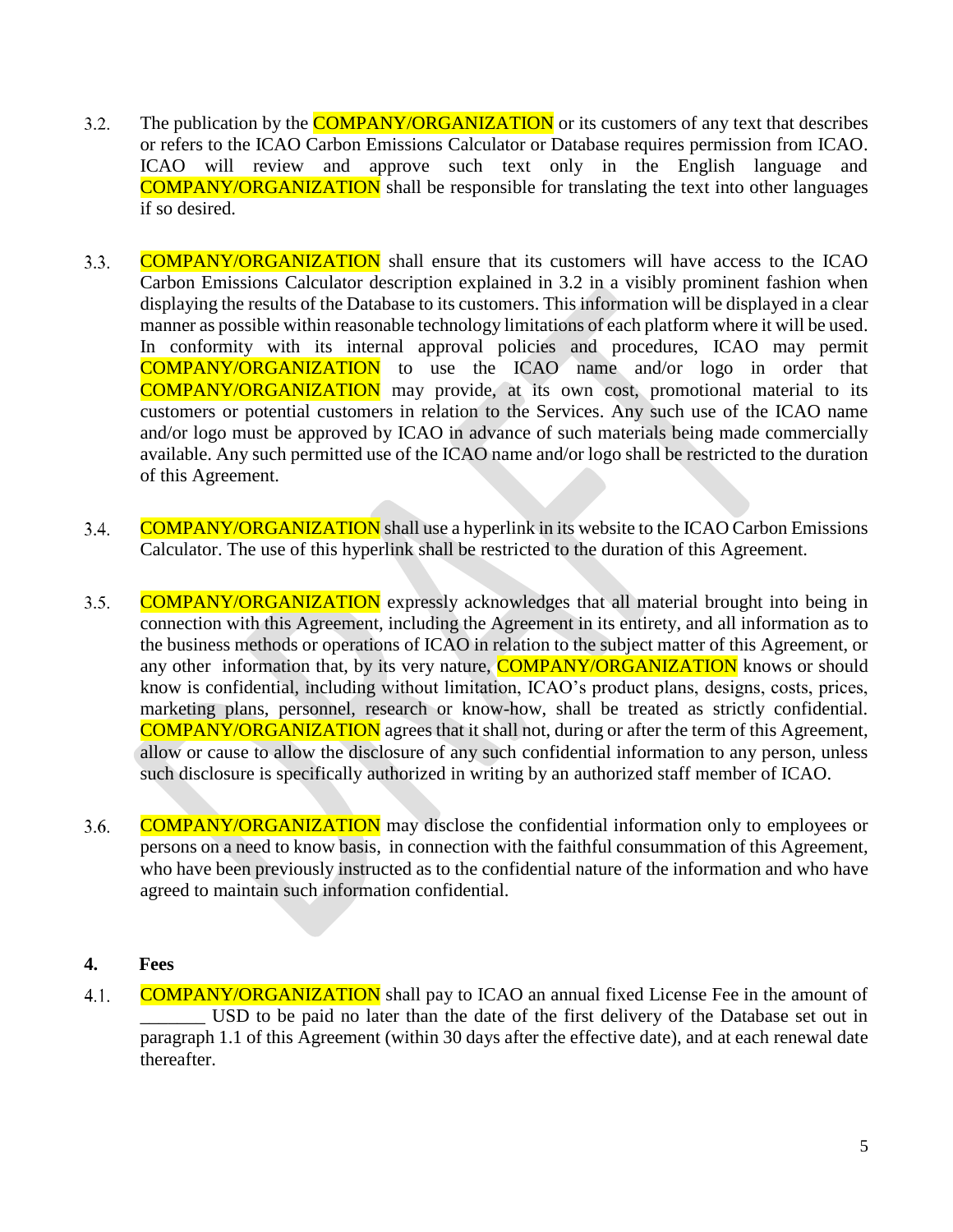- In addition to what is stated in paragraph 4.1, **COMPANY/ORGANIZATION** shall pay to ICAO 4.2. a Royalty Fee of 10% of the revenue collected for products and/or services developed by COMPANY/ORGANIZATION to provide CO<sup>2</sup> information displays, reports or carbon offsetting capabilities based on ICAO CO<sub>2</sub> information ("CO<sub>2</sub> related products"). For the avoidance of doubt, the revenue subject to Royalty Fee payments will be revenue that would not have been generated in the absence of ICAO CO<sub>2</sub> information obtained from the Database, or through COMPANY/ORGANIZATION products existing before this Agreement becomes effective.
- 4.3. Once **COMPANY/ORGANIZATION** starts selling to its customers, for any  $\overline{COMPANY/ORGANIZATION}$  products that contain  $CO<sub>2</sub>$  information, COMPANY/ORGANIZATION shall provide on a quarterly basis to ICAO a report on proceeds generated from the sale of these  $CO<sub>2</sub>$  related products (as described in paragraph 4.2 above), the Royalty Fee applicable, and a bank transfer in the sum of applicable Royalty Fee. COMPANY/ORGANIZATION and ICAO will agree on the most appropriate format of this report.
- Without prejudice to the provisions of Article 5, in case of early termination of this Agreement by  $4.4.$ ICAO (before the completion of initial period of twelve (12) months from its Effective Date) the payment of the annual fixed License Fee and any applicable royalty fee thereto, shall be adjusted to the effective duration of this Agreement and any undue amount paid to ICAO shall be reimbursed to **COMPANY/ORGANIZATION**. Notwithstanding the early termination date, in case of early termination by **COMPANY/ORGANIZATION** during the initial period, the minimum payment by the **COMPANY/ORGANIZATION** for the use of the license shall be 50% of the fixed annual License Fee plus prorated amount for the period of time ICAO data was in use plus any applicable royalty fee. For termination within any subsequent term(s), reimbursement shall be made and adjusted in accordance with the effective duration of the agreement within that term until the termination date.
- Payments under this Agreement shall include the mention **COMPANY/ORGANIZATION**  $4.5.$ Agreement" and be made in the following bank account:

Royal Bank of Canada 1140 St. Catherine Street West Montreal, Quebec, Canada H3B 1H7 ARGF USD account number: 400-416-4 Bank code: 003 Transit code: 05101 SWIFT: ROYCCAT2

## **5. Terms and Termination**

 $5.1.$ This Agreement will be for an initial period of twelve (12) months following the Effective Date ("Initial Term") unless terminated by either party by providing written notice to the other at least thirty (30) days prior to the intended termination date or to any scheduled renewal.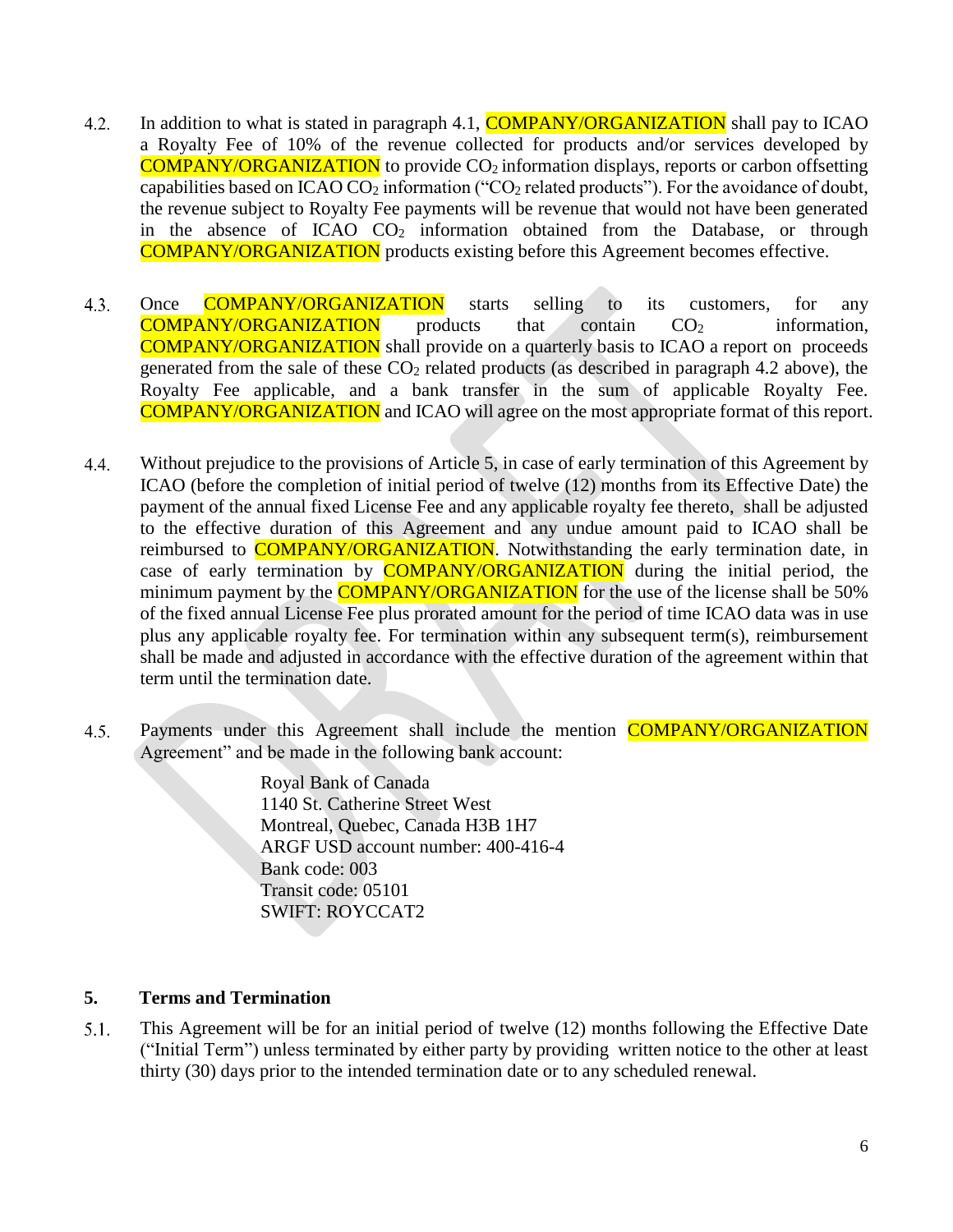#### **6. Liability and Indemnity**

- 6.1. In no event shall ICAO, its officials or employees, be liable for any loss, direct, indirect or consequential damages, or expense incurred, including but not limited to, loss of business, profits or revenues, loss or inaccuracy of any data, regardless of the theory of liability claimed to have resulted from the use or inability to use the Database or the Services.
- $6.2.$ COMPANY/ORGANIZATION shall indemnify, defend, hold and save harmless, ICAO, its officials and employees, from and against all suits, proceedings, demands, losses and liability of any kind or nature brought by any third party against ICAO, arising from or relating to acts or omissions of **COMPANY/ORGANIZATION**, its employees, agents or subcontractors.

#### **7. Warranties**

- $7.1.$ Each party represents and warrants that it has full power and authority to enter into this Agreement. ICAO represents and warrants that it has and will retain all necessary rights to grant the licenses in this Agreement and deliver Licensed Materials (Database) to Company/Organization.ICAO will make the Database available as required and do as necessary to maintain the same as fully functional in order that requirements hereunder are capable of being met. Notwithstanding the foregoing, the Database and all related information pertaining thereto is provided by ICAO "AS IS" and without any warranty, express or implied, regarding its merchantability, fitness for a particular purpose, accuracy or performance;
- $7.2.$ COMPANY/ORGANIZATION hereby acknowledges that ICAO is not responsible for inaccuracies, errors or omissions contained in the Database.

## **8. Additional Provisions**

- COMPANY/ORGANIZATION may use its agents, affiliates, consultants, and contractors in 8.1. connection with the performance of its obligations and exercise of its rights under this Agreement, provided **COMPANY/ORGANIZATIONS** makes those parties subject to the same obligations as the Licensee under this Agreement. COMPANY/ORGANIZATION shall be responsible to ICAO for the acts or omissions of such affiliates, consultants, and contractors, in breach of this Agreement.
- Neither party may assign any part of this Agreement without the prior written consent of the other; 8.2. otherwise, any such assignment shall be void.
- 8.3. Neither party will be liable for failure or delay in performance to the extent caused by circumstances beyond its reasonable control.
- 8.4. Neither party will be treated as having waived any rights by not exercising (or delaying the exercise of) any rights under this Agreement.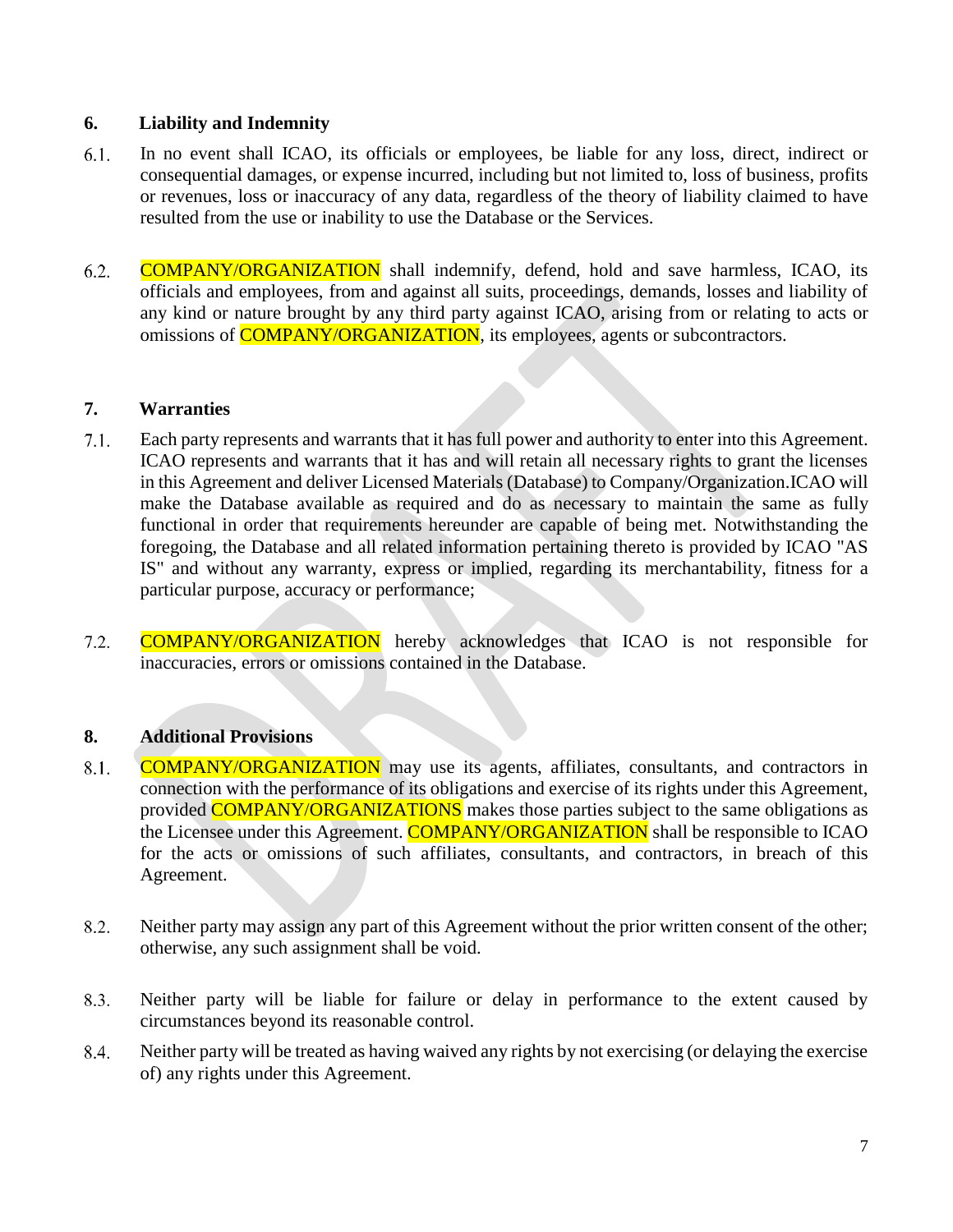- 8.5. This Agreement does not create any agency, partnership, or joint venture between the parties.
- 8.6. This Agreement does not confer any benefits on any third party unless it expressly states that it does.
- The parties may execute this Agreement in counterparts, including facsimile, PDF, and other 8.7. electronic copies, which taken together will constitute one instrument.
- 8.8. Any amendment must be in writing, signed by both parties, and expressly state that it is amending this Agreement.
- If any term (or part of a term) of this Agreement is invalid, illegal or unenforceable, the rest of the 8.9. Agreement will remain in effect.

#### **9. Settlement of Disputes**

- The terms of this Agreement will be construed and interpreted under general principles of law, to 9.1. which Article 38(1) of the Statute of the International Court of Justice refers, without application of any system of national or sub-national law.
- 9.2. Any dispute, controversy, or claim arising out of this Agreement or the breach, termination or invalidity thereof, or a breach of the terms of the License set forth in Section 2 of this Agreement, unless settled amicably by direct negotiations between the parties within ninety (90) days following the request for such amicable settlement (or such longer period as may be agreed by the parties), may be referred by either party hereto to arbitration. Arbitration shall be conducted in accordance with the UNCITRAL Arbitration Rules then obtaining by a sole arbiter in Montreal and in the English language, and the parties shall be bound by any such arbitration as the final adjudication of the issue.
- 9.3. The remedies provided in this Section 9 are the sole and exclusive legal remedies of the parties for disputes concerning the interpretation or the application of this Agreement.

#### **10. Privileges and Immunities**

Nothing in or relating to this Agreement shall be deemed to be a waiver, express or implied, of  $10.1.$ any immunity from suit or legal process or any privilege, exemption or other immunity enjoyed or which may be enjoyed by ICAO, its officers and staff, either pursuant to the Convention on the Privileges and Immunities of the Specialised Agencies or other conventions, agreements, laws or decrees of an international character.